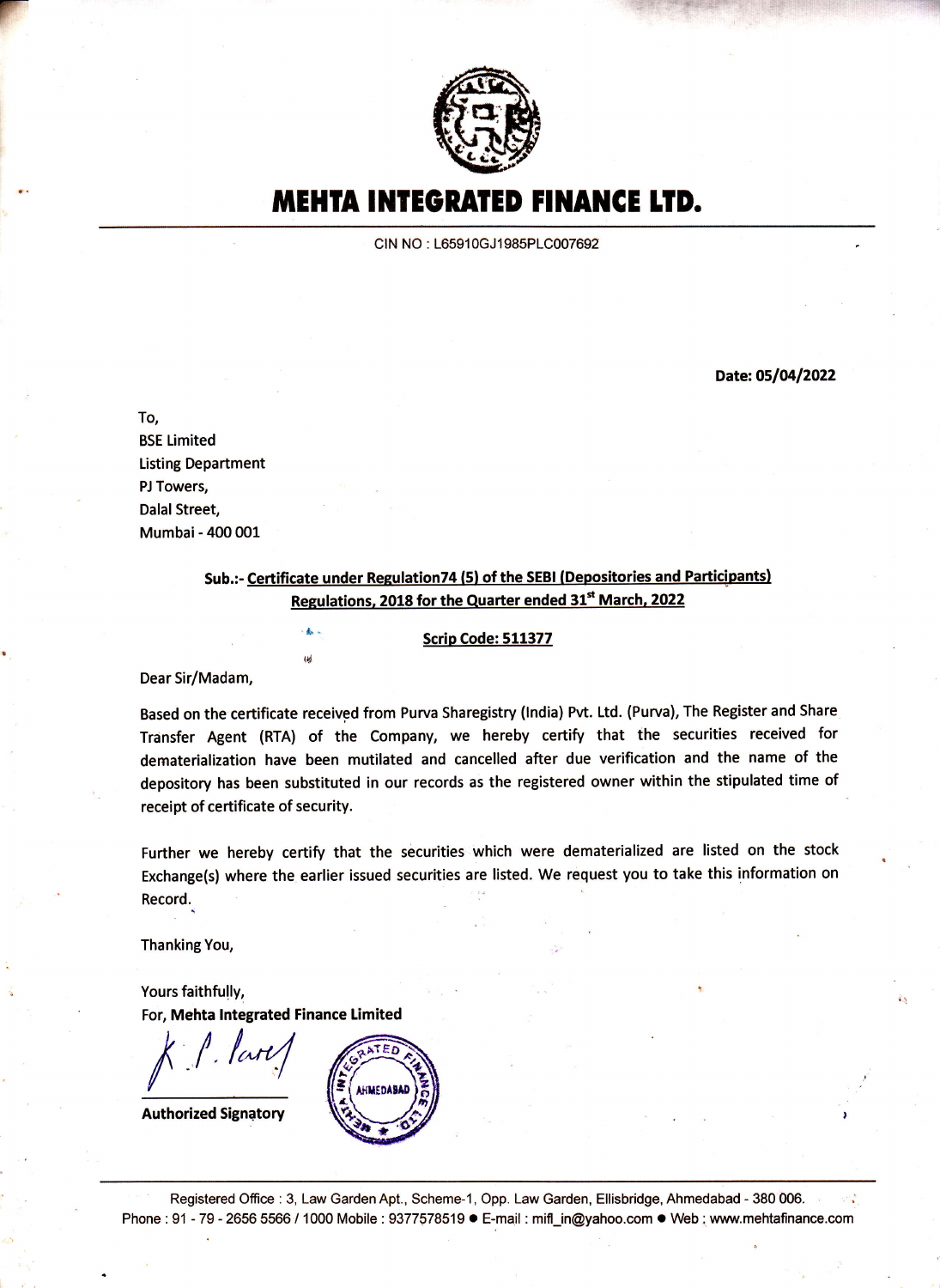

9 Shiv Shakti Industrial Estate, J. R. Boricha Marg, Lower Parel East, Mumbai - 400 011 Tel: 2301 2518 / 2301 6761 • Fax: 2301 2517 • Email: support@purvashare.com • Web: www.purvashare.com

01/04/2022

To,

MEHTA INTEGRATED FINANCE LTD. - INE240B01012

Dear Sir/Madam.

## **Sub: Request for confirmation certificate as per Regulation 74(5) of SECURITIES AND EXCHANGE BOARD OF INDIA (DEPOSITORIES AND PARTICIPANTS) REGULATIONS, 2018**

As per Regulation 74(5) of Securities and Exchange Board of India (Depositories and Participants) Regulations, 2018, we hereby confirm that we have complied with the following within 15 days of receipt of the certificate(s) of security from the Depository Participant(DP):

- The securities comprised in the certificate(s) of Security dematerialised, have been listed on stock exchanges where the earlier issued securities are listed.
- After due verification, immediately mutilated and cancelled the certificate(s) of security received for dematerialisation.
- Substituted in our records the name of the Depository as the registered owner and had sent a certificate to this effect to the Depositories and to every stock exchange on a quarterly basis, where the security is listed.

Thanking you,

Yours faithfully, For Purva Sharegistry (India) Pvt. Ltd.

Ms. Deepali Dhuri Compliance Officer.